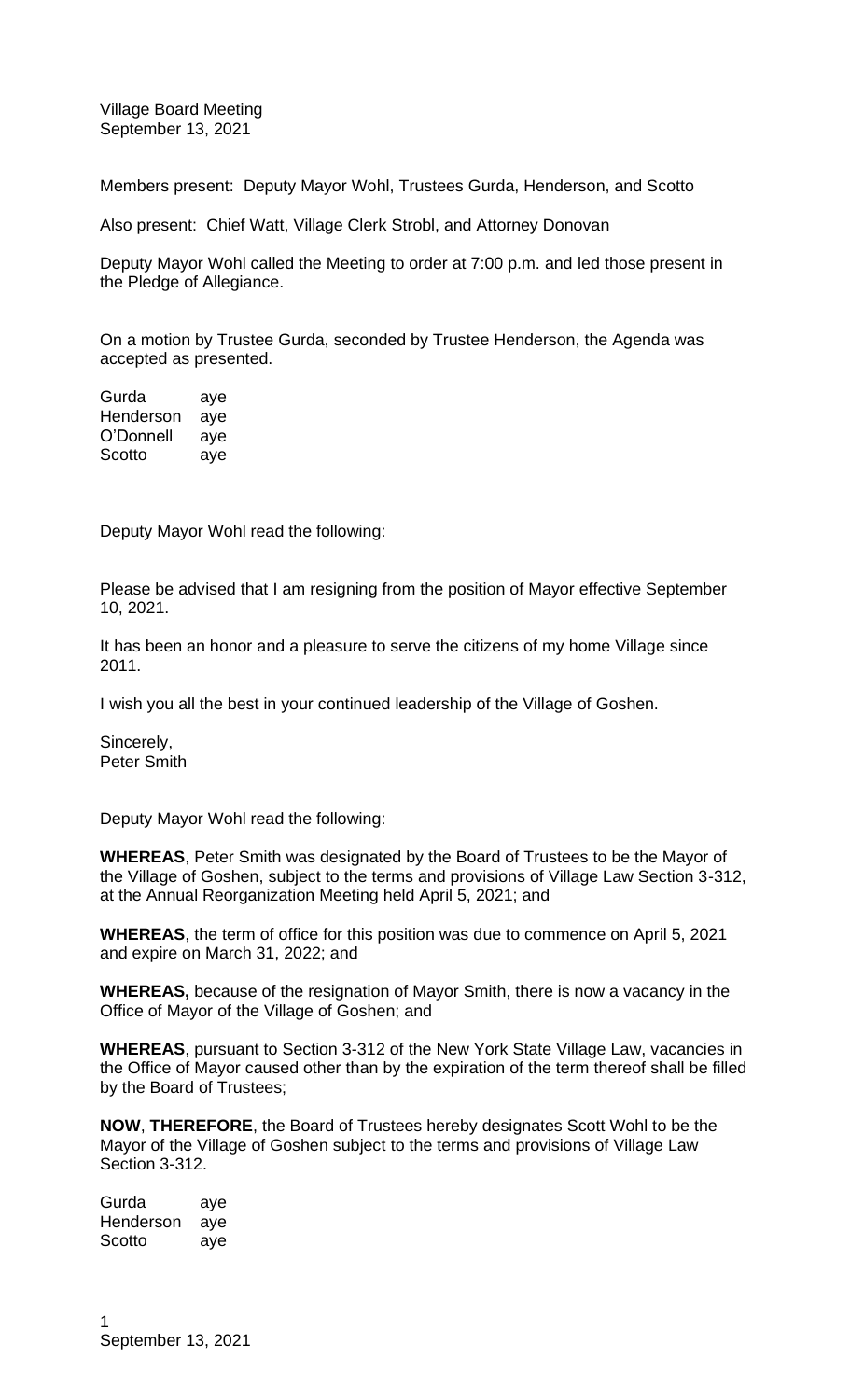Mayor Wohl read the following:

**WHEREAS**, there is a vacancy in the Office of Village Trustee; and

**WHEREAS**, pursuant to Section 3-312 of the New York State Village Law, the Mayor is empowered to fill vacancies in elected office;

**NOW**, **THEREFORE**, Scott Wohl, as the Mayor of the Village of Goshen does hereby appoint Mary O'Donnell as Trustee of the Village of Goshen subject to the terms and provisions of Village Law Section 3-312.

Board Members welcomed Molly to her new Trustee position.

## **Minutes**

On a motion by Trustee Scotto, seconded by Trustee Henderson, the Minutes of the August 23, 2021 Meeting were accepted as presented.

| Henderson aye |     |                                     |
|---------------|-----|-------------------------------------|
| Scotto        | ave |                                     |
| Wohl          | ave |                                     |
| Gurda         |     | abstain (absent on August 23, 2021) |

## **Communications**

Mayor Wohl read a letter from Andrea and Mark Baker thanking their amazing neighbors in the Harness Estates community, and Village Police Officers Mark Mauro and Andrew Scolza, for their efforts in getting their missing puppy home.

Mayor Wohl read a letter of resignation received from Police Officer Brian P. Kelly.

Mayor Wohl read a letter of resignation received from part-time Police Officer Vincenzo Rotundo.

The Board reviewed a request from DPW Superintendent Birney to attend the annual NYCOM Public Works Training School in October, at a cost of \$506.00 plus lodging.

On a motion by Trustee Scotto, seconded by Trustee Gurda, the request was approved.

| Gurda     | aye |
|-----------|-----|
| Henderson | aye |
| O'Donnell | aye |
| Scotto    | aye |

The following was moved by Trustee Scotto, and seconded by Trustee Henderson:

WHEREAS, The Village of Goshen requires the services of a consulting engineer to provide water and wastewater engineering services; and

WHEREAS, The Village is in receipt of a proposal submitted by Pitingaro & Doetsch Consulting Engineers, which proposal indicates that the firm possesses the requisite professional experience to service the needs of the Village; and